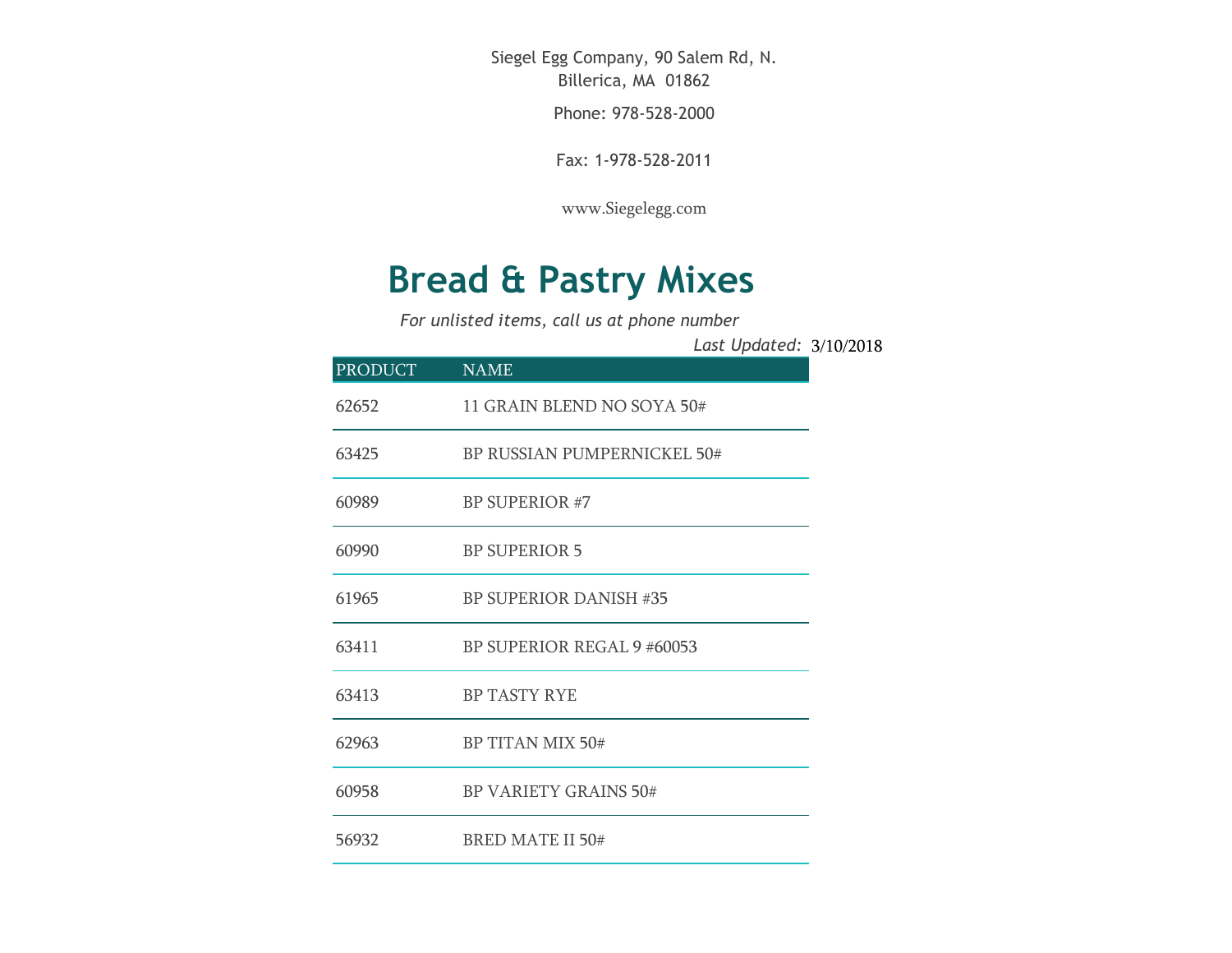| <b>PRODUCT</b> | <b>NAME</b>                        |  |
|----------------|------------------------------------|--|
| 63501          | <b>BREDMATE 40 50#</b>             |  |
| 60126          | GM BASIC MUFFIN MIX 6/5#           |  |
| 60228          | GM CORN MUFF MIX 6/5#              |  |
| 57039          | <b>GRAHAM CRACKER CRUMBS 25#</b>   |  |
| 57419          | <b>HEATH CHUNKS LARGE 50#</b>      |  |
| 60515          | J+K RYE SOUR 50#                   |  |
| 63462          | <b>J+K SOFTBAKE 8200 50#</b>       |  |
| 60516          | J+K SOUR DOUGH BASE 50 #           |  |
| 60706          | JSA DOUGH CONDITIONER 50#          |  |
| 57207          | KARPS CHOCOLATE PUDDING            |  |
| 57455          | <b>KARPS WHITE PUDDING</b>         |  |
| 57454          | <b>KARPS YELLOW PUDDING</b>        |  |
| 59068          | PILLSBURY BAKERS PLUS WHITE        |  |
| 59156          | PILLSBURY BAKERS PLUS YELLOW       |  |
| 62382          | PILLSBURY CARROT CAKE 25#          |  |
| 60805          | PILLSBURY CHOCOLATE CREME CAKE 50# |  |
| 60804          | PILLSBURY CREME CAKE BASE 50#      |  |